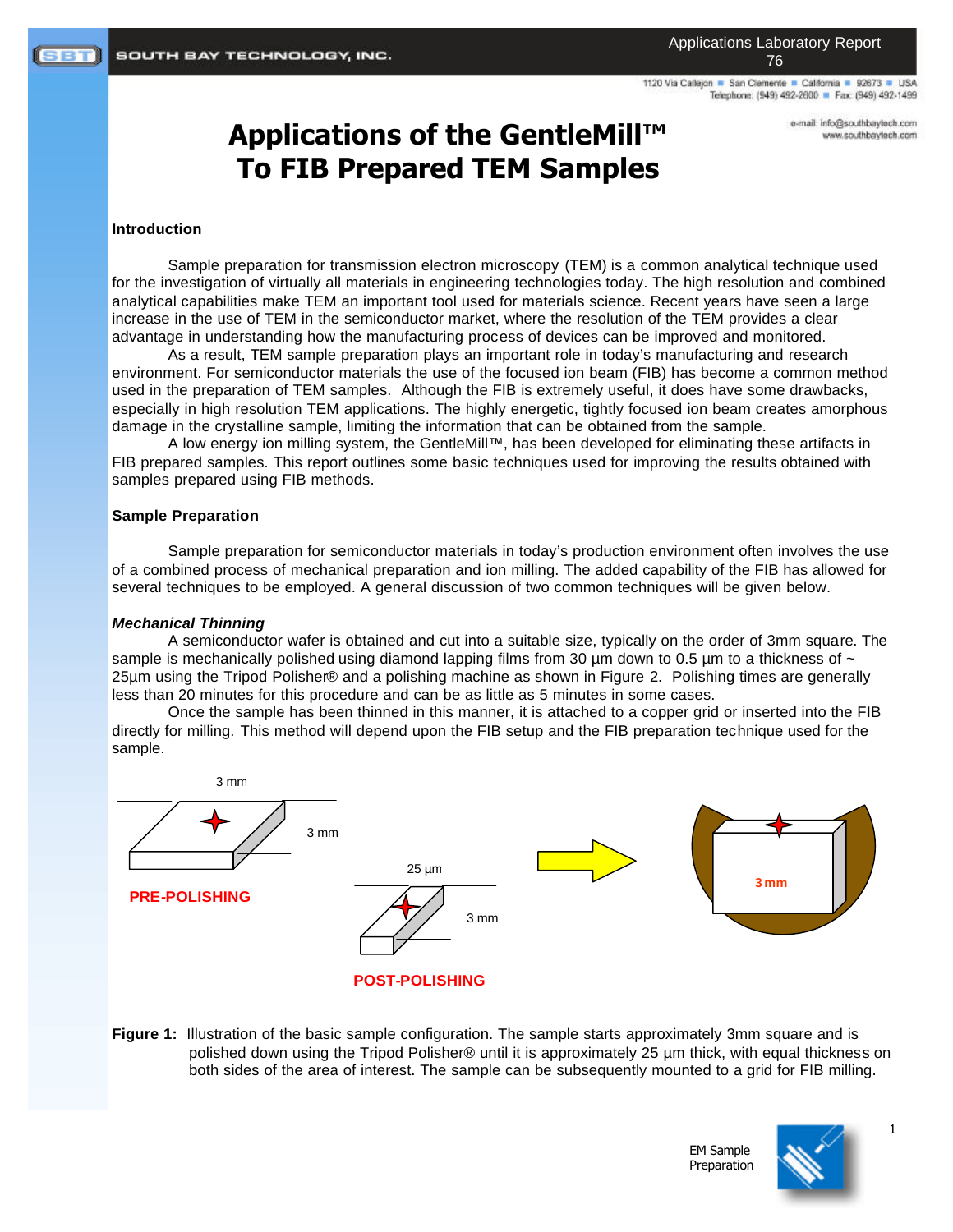1120 Via Callejon = San Clemente = California = 92673 = USA Telephone: (949) 492-2600 P Fax: (949) 492-1499

> e-mail: info@southbaytech.com www.southbaytech.com



**Figure 2:** Image showing the Model 920 Lapping and Polishing Machine with the Model 590 Tripod Polisher®. The sample is mounted to the face of the Tripod for thinning.

# *FIB Milling*

Following the mechanical preparation the sample is then placed into the FIB for milling. There are several different techniques that are currently in use for sample preparation and will not be covered in this article. Two of the most common techniques currently in use are the so-called H-bar and Lift-out techniques. Both have become commonplace and are successful in their use.

For H-bar samples, the sample is epoxy mounted to a copper half grid as shown in Figure 1. The FIB is then used to mill out trenches that are approximately 5µm deep x 20µm wide around the area of interest. The resulting thin membrane in the center of the trench is supported on both ends by the remaining material from the polishing process.

For a Lift-out sample, the similar approach is used, however the resulting thin membrane is then cut away with the FIB and then lifted out of the trench, while subsequently being mounted to a carbon coated, mesh TEM grid. Recent advances in instrumentation have allowed an in-situ lift-out method to be employed, which allows the thin membrane of the sample to be attached to a grid using FIB welding techniques.

Illustrations of the basic concepts for both of these techniques are given below.



**Figure 3:** Illustration of the H-bar configuration used for making a sample with the FIB. The polished sample is epoxy mounted to the copper half grid and placed into the FIB. The FIB is then used to mill a thin membrane with the are of interested centered on the membrane. This assembly can then be inserted into the TEM.



EM Sample Preparation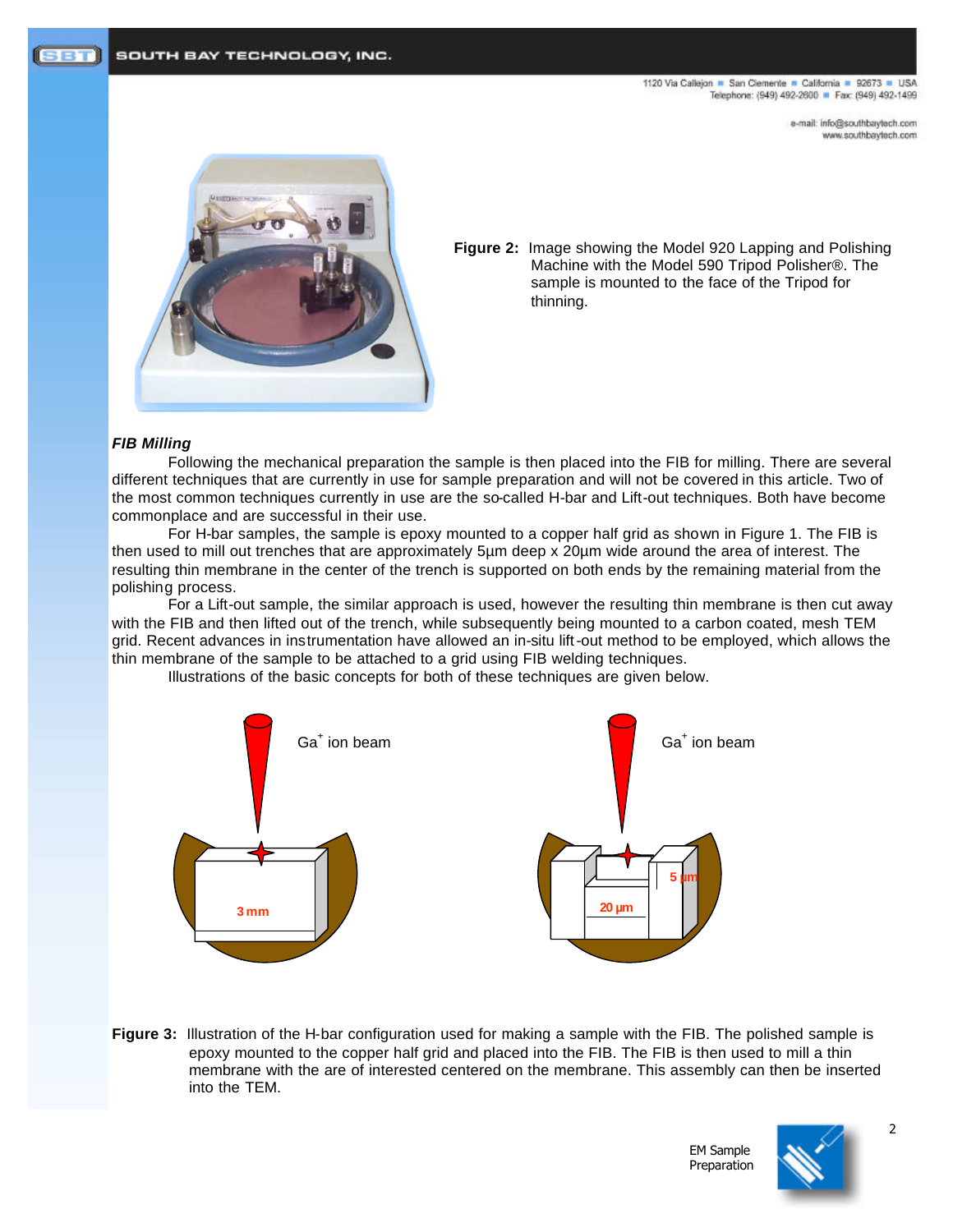

**Figure 4:** Illustration of the Lift-out technique. The FIB milled sample (similar to the H-bar configuration) is plucked from the sample inside the chamber using a special probe attached to the chamber. The sample can then be 'welded' to a cut 200 mesh copper grid and fixed into place for observation. Another option is to mount the thin lift out membrane onto a mesh grid with a carbon support film holding it in place.

# **Low Energy Ion Milling (The GentleMill™)**

The GentleMill? is used as a final ion polishing system to complete the sample preparation process. The system incorporates a low energy ion source which operates at extremely low ion energies ranging from 100 eV and up to 2 keV. The ion source utilizes a hot cathode filament used to generate electrons in the rear electrode of the gun. The electrons oscillate along the anode axis between the two cold cathodes, creating a high electron density in the anode region. Argon gas is injected into this region, ionized, and then accelerated out of the front of the gun at the anode potential. An electrostatic lens at the front of the ion source is used to direct the ion beam at the sample and helps confine the ion beam to a tightly focused area, about 0.75mm in diameter at 300 volts. Figure 5 illustrates the basic construction of the ion source. This unique and patented gun design (US Patent 6,236,054) provides high milling rates at low energies, making the system flexible enough to use for sample preparation.

All ion beam milling parameters are controlled by a computer software program making selection of parameters a simple operation.



**Figure 5:** Schematic illustration of the low energy ion source used in the GentleMill™ system. (Ilustration courtesy Technoorg Linda, LTD.)



EM Sample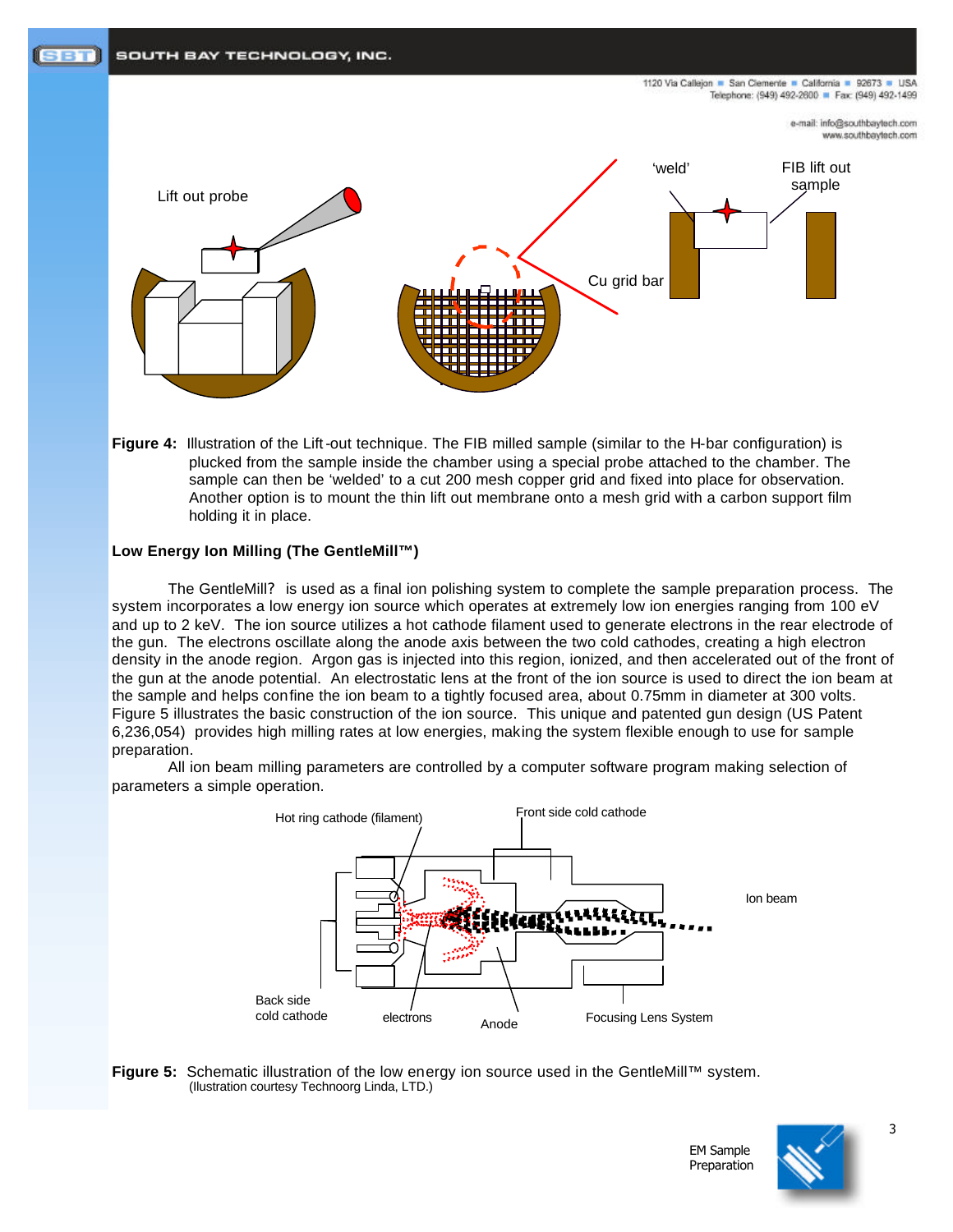e-mail: info@southbaytech.com www.southbaytech.com

## *H-Bar Samples*

These types of FIB samples require some simple adjustments to the GentleMill™ process to obtain improved results. The sample is inserted into the stage and thinned from both the top and bottom side of the sample, with the ion beam orientation similar to that used in the FIB. Oscillating the sample is done but at small oscillation angles (20°) to minimize the possible sputtering of the wall materials of the sample. Low energy ion thinning of the sample using 1 keV for approximately 20 minutes per side is completed to reduce the remaining thickness and to remove ion damage imparted to the sample during FIB milling. Reducing the voltage of the low energy ion source to 200 eV per side and ion polishing the sample produces improved high resolution images. Generally the entire process is completed within 1 hour depending on the parameters used in the FIB and the amount of damage existing in the sample.

# **TOP VIEW**



**Figure 6:** Example of an FIB prepared Si [110] prepared using the H-bar FIB method followed by low energy ion milling in the GentleMill™ system. The sample was ion beam thinned using an initial 1 kV Argon ion beam at approximately 10° beam incidence for 10 minutes from both the top and bottom sides of the sample. A low energy treatment of 500 volts for 10 minutes per side was completed to obtain the image seen at right. (Image courtesy B. Arnold, A. Barna, et al, Inst. Solid St. and Mat. Res. Dresden, 2000).

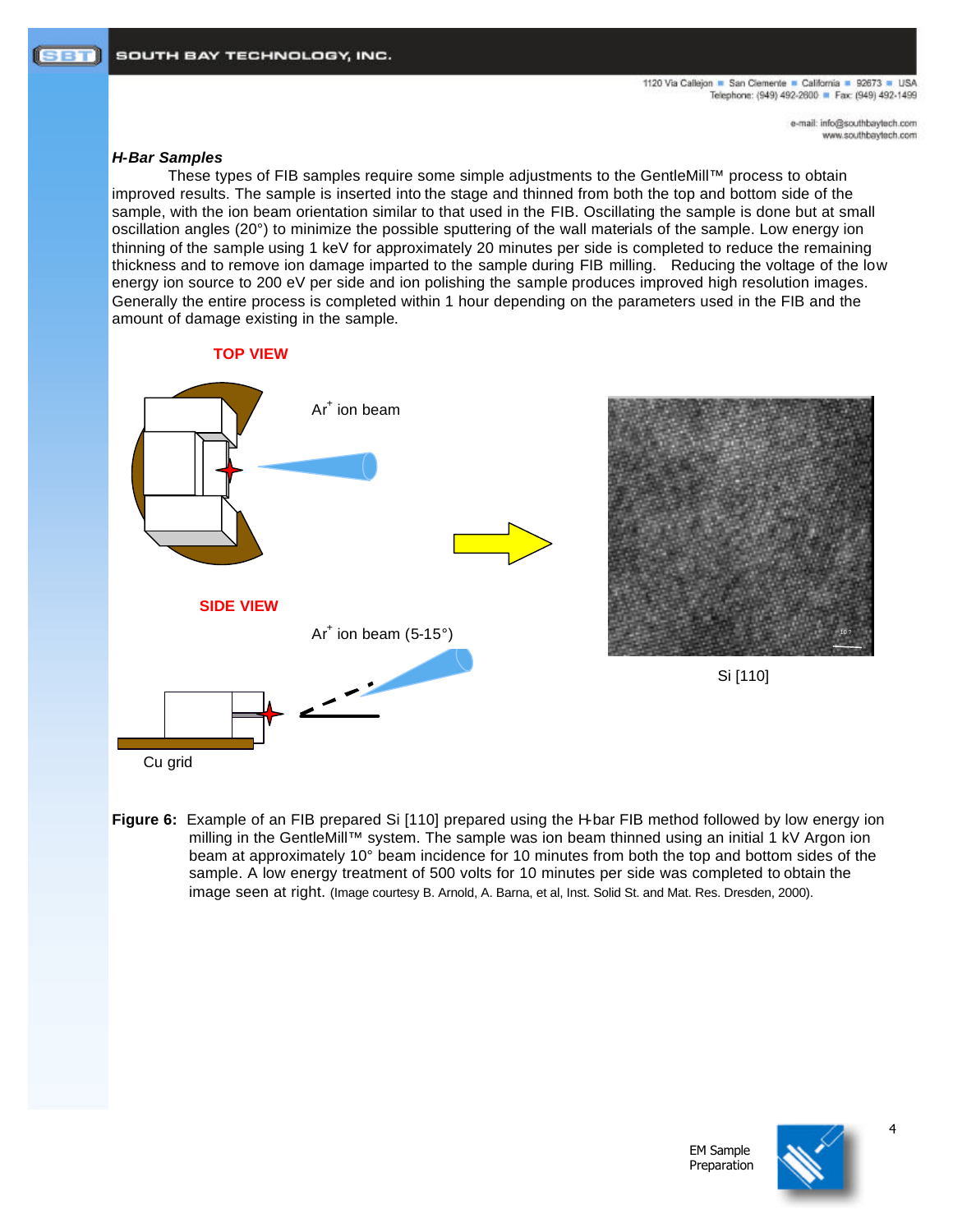e-mail: info@southbaytech.com www.southbaytech.com

#### *Lift Out Samples*

FIB Lift-out samples have also been prepared using the GentleMill™ with much success. These have required the use of an in-situ lift out probe for performing the welding process to the grids but are successful nonetheless. Once the samples have been attached to the grid they can be low energy ion milled using similar parameters as the H-bar type samples. However, these types of samples generally require only very low energy milling (below 500 volts) because the sample thickness is very low to begin with.

The sample is ion thinned at low angles, generally around 5° and oscillated using the standard 60° used in normal sample preparation processes. Thinning is done from both the top and bottom of the sample as with the H-bar sample case. Generally the process takes less than 20 minutes to complete and the sample is ready for observation.



## **PRE GENTLEMILL™ TREATMENT 
WE GENTLEMILL™ TREATMENT**

**Figure 7:** Example of low energy milling treatment on FIB lift out samples. This shows a STEM image of a silicon sample directly from the FIB (PRE GENTLE MILL™) and following treatment using the low energy ion mill (POST GENTLE MILL™). A vast improvement in the quality of the STEM image is seen following treatment with the GentleMill™ and the amorphous damage has been eliminated. (Image courtesy from M. Sidorov, AMD, SALSA 2002).